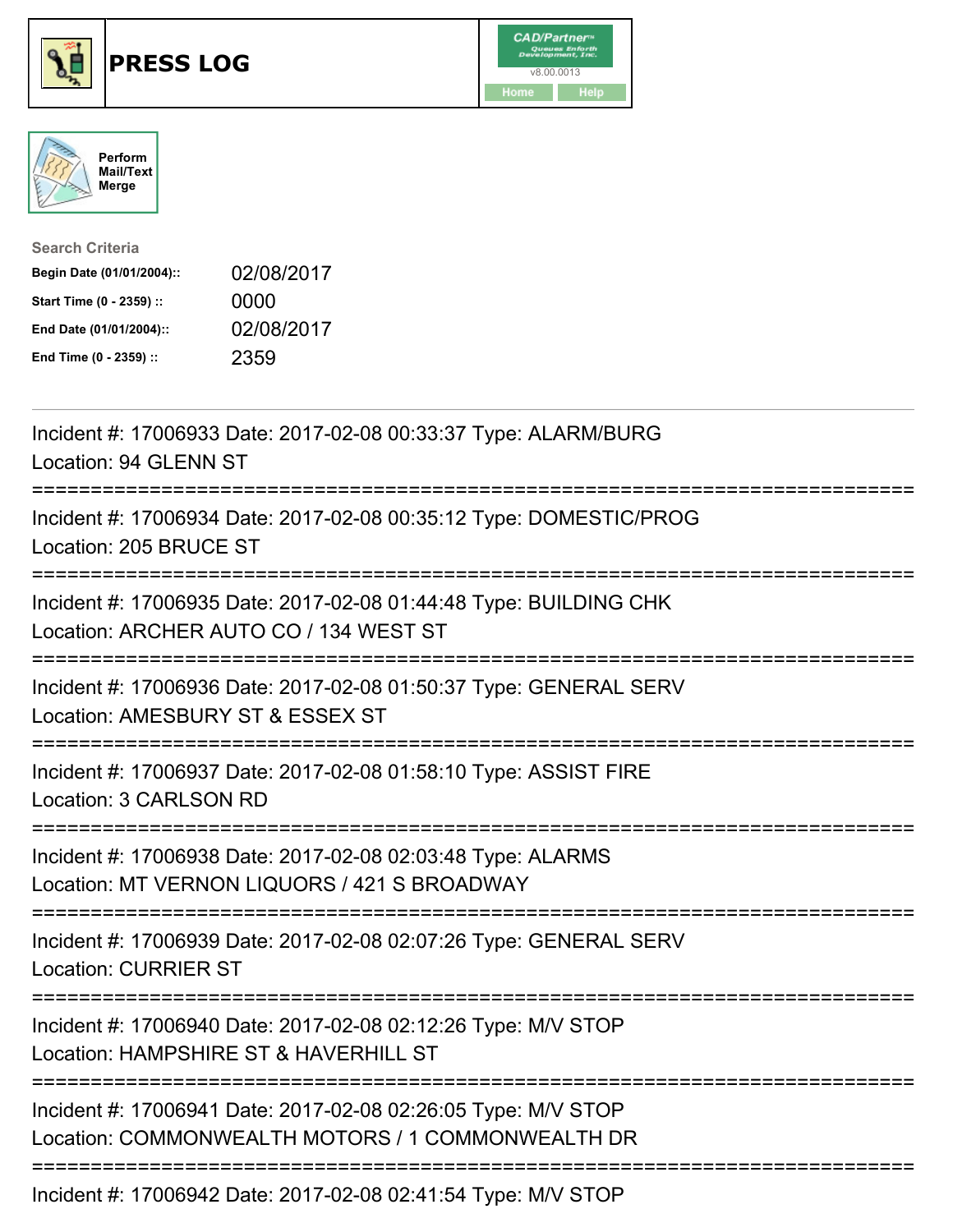| Location: LAWRENCE ST & TRENTON ST                                                                               |
|------------------------------------------------------------------------------------------------------------------|
| Incident #: 17006943 Date: 2017-02-08 02:45:13 Type: M/V STOP<br>Location: ANDOVER ST & BEACON AV                |
| Incident #: 17006944 Date: 2017-02-08 02:54:01 Type: M/V STOP<br>Location: FARLEY ST & S BROADWAY                |
| Incident #: 17006945 Date: 2017-02-08 02:55:07 Type: M/V STOP<br>Location: HAMPSHIRE ST & PARK ST                |
| Incident #: 17006946 Date: 2017-02-08 03:26:32 Type: M/V STOP<br>Location: INMAN ST & S BROADWAY                 |
| Incident #: 17006947 Date: 2017-02-08 03:29:49 Type: M/V STOP<br>Location: CHICKERING ST & WINTHROP AV           |
| :=================<br>Incident #: 17006948 Date: 2017-02-08 03:39:06 Type: B&E/MV/PAST<br>Location: 70 MELVIN ST |
| Incident #: 17006949 Date: 2017-02-08 03:54:05 Type: ALARM/BURG<br>Location: WENDY'S / 99 WINTHROP AV            |
| Incident #: 17006950 Date: 2017-02-08 05:21:45 Type: UNWANTEDGUEST<br>Location: 42 MT VERNON CIR                 |
| Incident #: 17006951 Date: 2017-02-08 05:32:32 Type: MV/BLOCKING<br>Location: BROOK ST & MILFORD ST              |
| Incident #: 17006952 Date: 2017-02-08 05:55:44 Type: M/V STOP<br>Location: MILFORD ST & UNION ST                 |
| Incident #: 17006953 Date: 2017-02-08 06:30:47 Type: ALARMS<br>Location: LOAN USA / 92 BROADWAY                  |
| Incident #: 17006954 Date: 2017-02-08 06:37:24 Type: M/V STOP<br>Location: ESSEX ST & UNION ST                   |
| Incident #: 17006955 Date: 2017-02-08 06:41:20 Type: SUS PERS/MV<br>Location: BELKNAP ST & DANA ST               |
| Incident #: 17006956 Date: 2017-02-08 06:50:03 Type: AUTO ACC/NO PI                                              |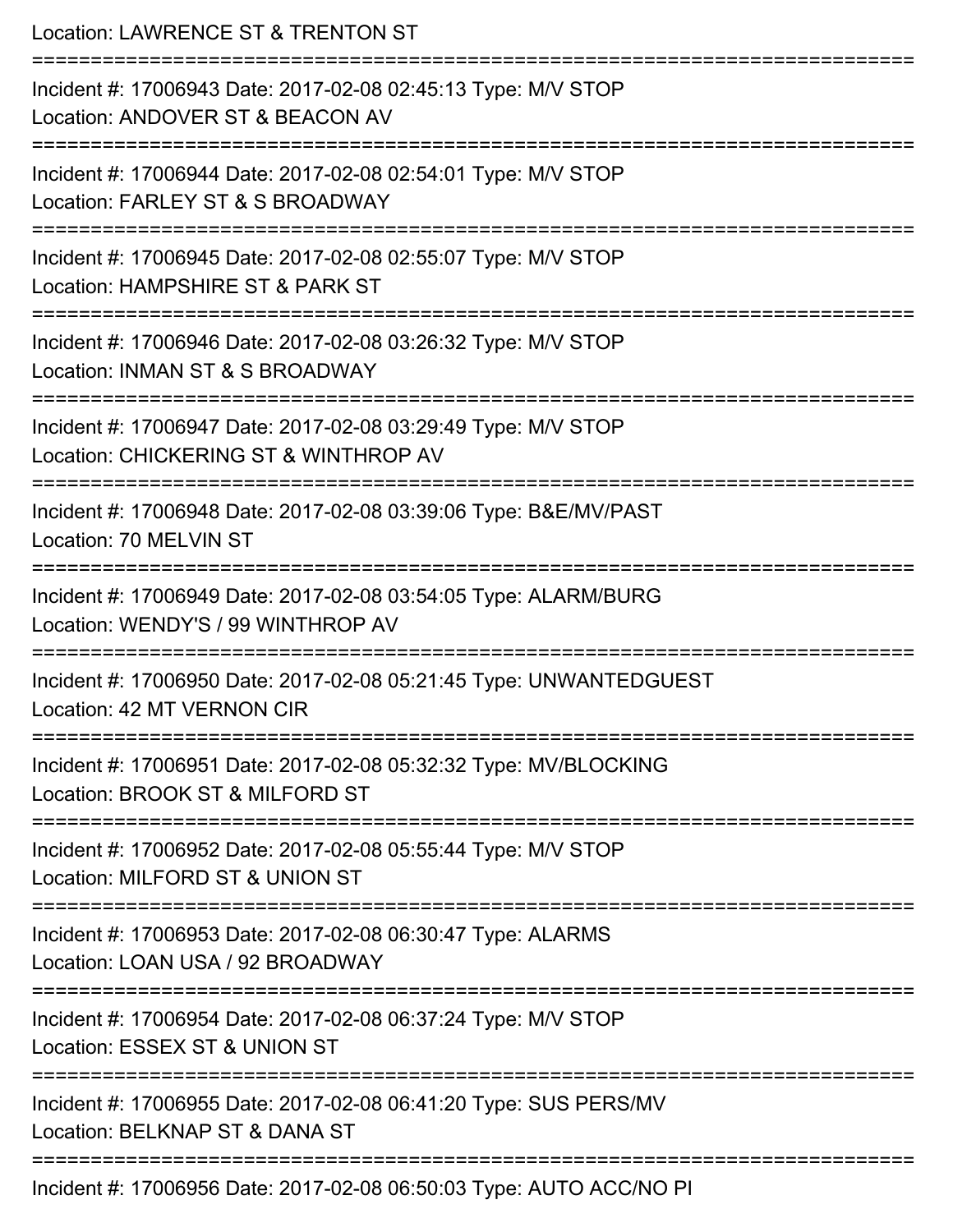| Incident #: 17006957 Date: 2017-02-08 06:50:22 Type: B&E/MV/PAST<br>Location: 393 CHESTNUT ST              |
|------------------------------------------------------------------------------------------------------------|
| Incident #: 17006958 Date: 2017-02-08 07:00:32 Type: ALARMS<br>Location: 5 HOME ST                         |
| Incident #: 17006959 Date: 2017-02-08 07:01:29 Type: M/V STOP<br>Location: 50 BROADWAY                     |
| Incident #: 17006960 Date: 2017-02-08 07:21:03 Type: ALARMS<br>Location: 73 WINTHROP AV                    |
| Incident #: 17006961 Date: 2017-02-08 07:33:00 Type: A&B PAST<br>Location: SEVEN ELEVEN / 370 BROADWAY     |
| Incident #: 17006962 Date: 2017-02-08 07:34:11 Type: MAL DAMAGE<br>Location: 550 BROADWAY                  |
| Incident #: 17006963 Date: 2017-02-08 07:44:42 Type: KEEP PEACE<br>Location: 48 SARATOGA ST                |
| Incident #: 17006964 Date: 2017-02-08 08:17:25 Type: MEDIC SUPPORT<br>Location: 363 MT VERNON ST           |
| Incident #: 17006965 Date: 2017-02-08 08:21:15 Type: DISTURBANCE<br>Location: 5 BRADFORD PL #1R            |
| Incident #: 17006966 Date: 2017-02-08 08:32:08 Type: A&B PROG<br>Location: 207 S UNION ST #8               |
| Incident #: 17006967 Date: 2017-02-08 08:59:15 Type: AUTO ACC/NO PI<br>Location: ESSEX ST & MEDFORD ST     |
| Incident #: 17006968 Date: 2017-02-08 09:08:56 Type: 209A/VIOLATION<br>Location: 333 HAVERHILL ST #1B      |
| Incident #: 17006969 Date: 2017-02-08 09:14:37 Type: ASSSIT OTHER PD<br>Location: APPLETON ST & METHUEN ST |
| Incident #: 17006970 Date: 2017-02-08 09:44:03 Type: NOTIFICATION                                          |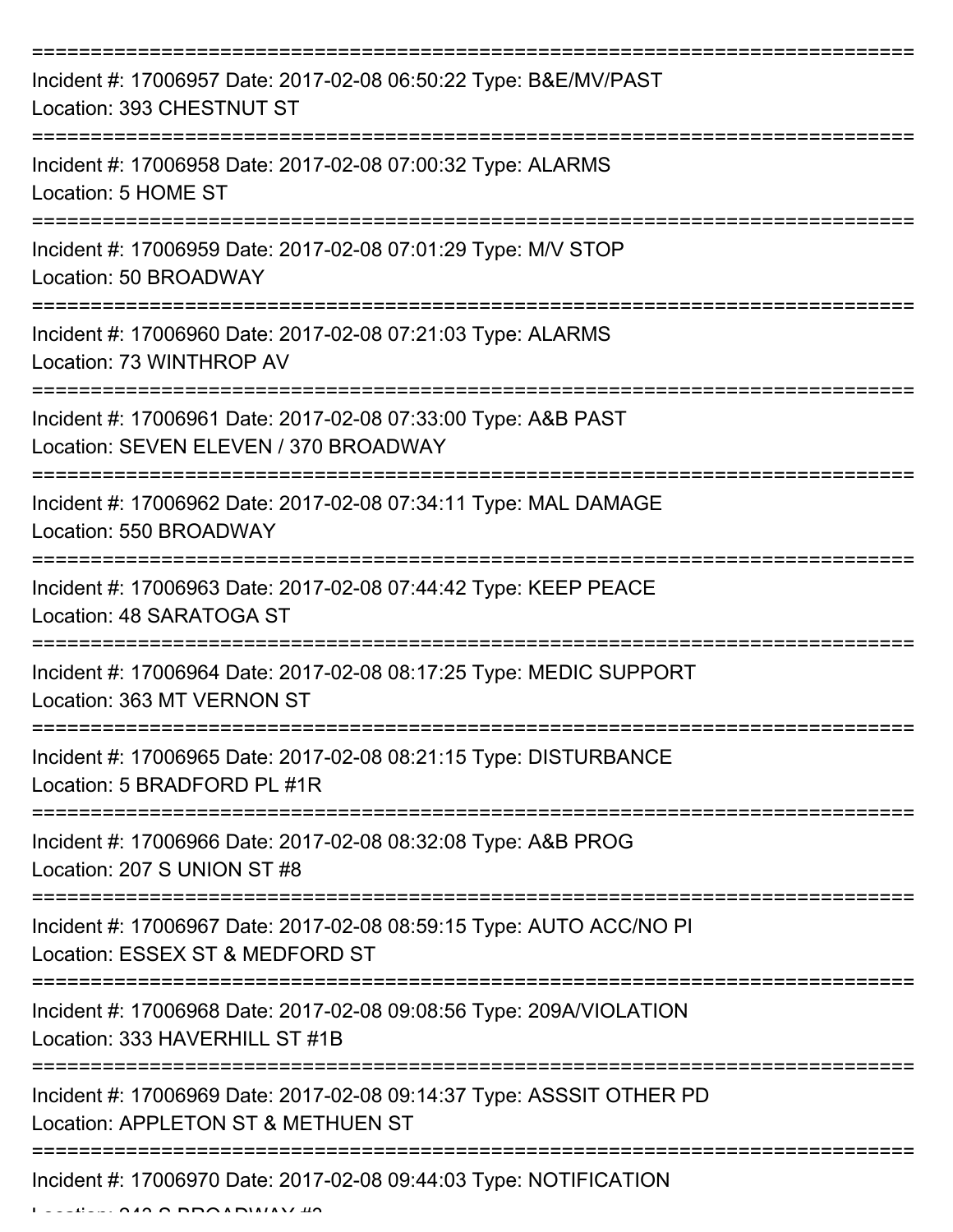| Incident #: 17006971 Date: 2017-02-08 09:45:31 Type: NOTIFICATION<br>Location: 196 BOXFORD ST                       |
|---------------------------------------------------------------------------------------------------------------------|
| Incident #: 17006972 Date: 2017-02-08 09:52:17 Type: MEDIC SUPPORT<br>Location: PARTHUM SCHOOL / 255 E HAVERHILL ST |
| Incident #: 17006973 Date: 2017-02-08 09:55:01 Type: ALARMS<br>Location: FAMILY DOLLAR / 63 WINTHROP AV             |
| Incident #: 17006974 Date: 2017-02-08 09:59:04 Type: DISTURBANCE<br>Location: 17 MERRIMACK VIEW CT #3               |
| Incident #: 17006975 Date: 2017-02-08 10:00:11 Type: AUTO ACC/NO PI<br>Location: ANDOVER ST & GLENN ST              |
| Incident #: 17006976 Date: 2017-02-08 10:02:16 Type: NOTIFICATION<br>Location: 231 FERRY ST                         |
| Incident #: 17006977 Date: 2017-02-08 10:17:50 Type: ALARM/HOLD<br>Location: NUNEZ RESIDENCE / 128 SALEM ST         |
| Incident #: 17006978 Date: 2017-02-08 10:19:41 Type: TOW OF M/V<br>Location: 71 WHITE ST                            |
| Incident #: 17006979 Date: 2017-02-08 10:23:18 Type: FRAUD<br>Location: 198 JACKSON ST #8                           |
| Incident #: 17006980 Date: 2017-02-08 10:26:06 Type: INVESTIGATION<br>Location: ANDOVER POLICE DEPT / N MAIN STREET |
| Incident #: 17006981 Date: 2017-02-08 10:30:07 Type: INVEST CONT<br>Location: 39 KNOX ST                            |
| Incident #: 17006982 Date: 2017-02-08 10:31:00 Type: NEIGHBOR PROB<br>Location: 475 BROADWAY                        |
| Incident #: 17006983 Date: 2017-02-08 10:51:08 Type: A&B PAST<br>Location: 99 PARK ST                               |
| Incident #: 17006984 Date: 2017-02-08 11:01:21 Type: TOW OF M/V                                                     |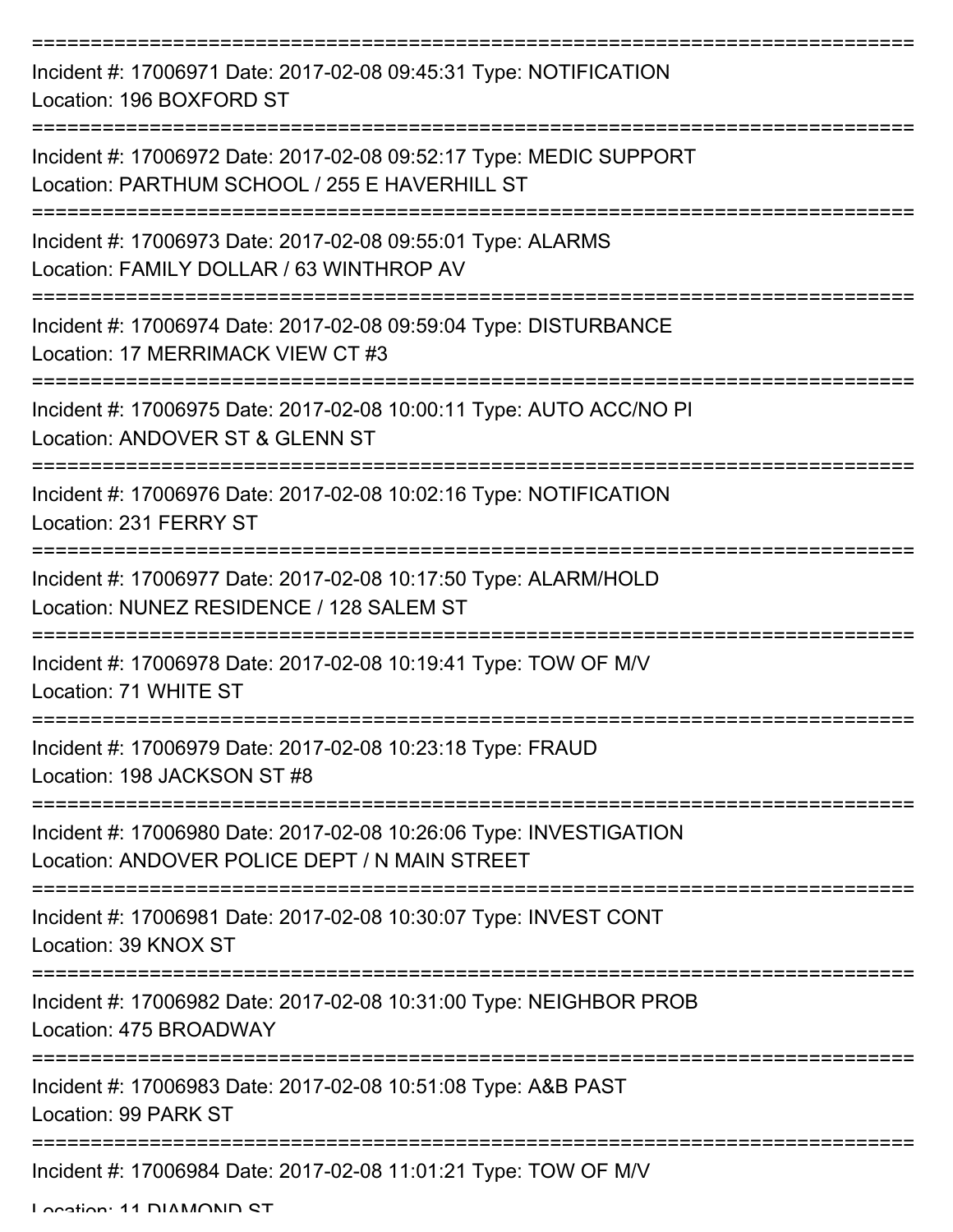| Incident #: 17006985 Date: 2017-02-08 11:07:22 Type: MEDIC SUPPORT<br>Location: 18 DAISY ST                                      |
|----------------------------------------------------------------------------------------------------------------------------------|
| Incident #: 17006986 Date: 2017-02-08 11:31:38 Type: M/V STOP<br>Location: 837PF2 / 40 WINTHROP AV                               |
| Incident #: 17006987 Date: 2017-02-08 11:32:55 Type: ANIMAL COMPL<br>Location: 340 MT VERNON ST                                  |
| Incident #: 17006988 Date: 2017-02-08 11:35:06 Type: UNWANTEDGUEST<br>Location: ST MARY-IMMACULATE CONCEPTION / 300 HAVERHILL ST |
| Incident #: 17006990 Date: 2017-02-08 11:39:55 Type: TOW OF M/V<br>Location: AMESBURY ST & COMMON ST                             |
| Incident #: 17006991 Date: 2017-02-08 11:46:12 Type: M/V STOP<br>Location: 61 WINTHROP AV                                        |
| Incident #: 17006992 Date: 2017-02-08 11:59:35 Type: AUTO ACC/NO PI<br>Location: 106 BUNKERHILL ST                               |
| Incident #: 17006993 Date: 2017-02-08 12:10:53 Type: SUS PERS/MV<br>Location: NEW BEGINNINGS HAIR SALON / 56 BROOKFIELD ST       |
| Incident #: 17006994 Date: 2017-02-08 12:16:49 Type: AUTO ACC/NO PI<br>Location: HAVERHILL ST & MAY ST                           |
| Incident #: 17006995 Date: 2017-02-08 12:18:13 Type: UNWANTEDGUEST<br>Location: 50 COMMON ST                                     |
| Incident #: 17006996 Date: 2017-02-08 12:24:59 Type: THREATS<br>Location: 65 WOODLAND ST                                         |
| Incident #: 17006997 Date: 2017-02-08 12:56:15 Type: LOST PROPERTY<br>Location: 231 HAMPSHIRE ST FL 1                            |
| Incident #: 17006998 Date: 2017-02-08 12:59:44 Type: 911 HANG UP<br>Location: TD BANK / 450 ESSEX ST                             |
| Incident #: 17006999 Date: 2017-02-08 13:06:39 Type: MEDIC SUPPORT<br>Location: CHESTNUT ST & LAWRENCE ST                        |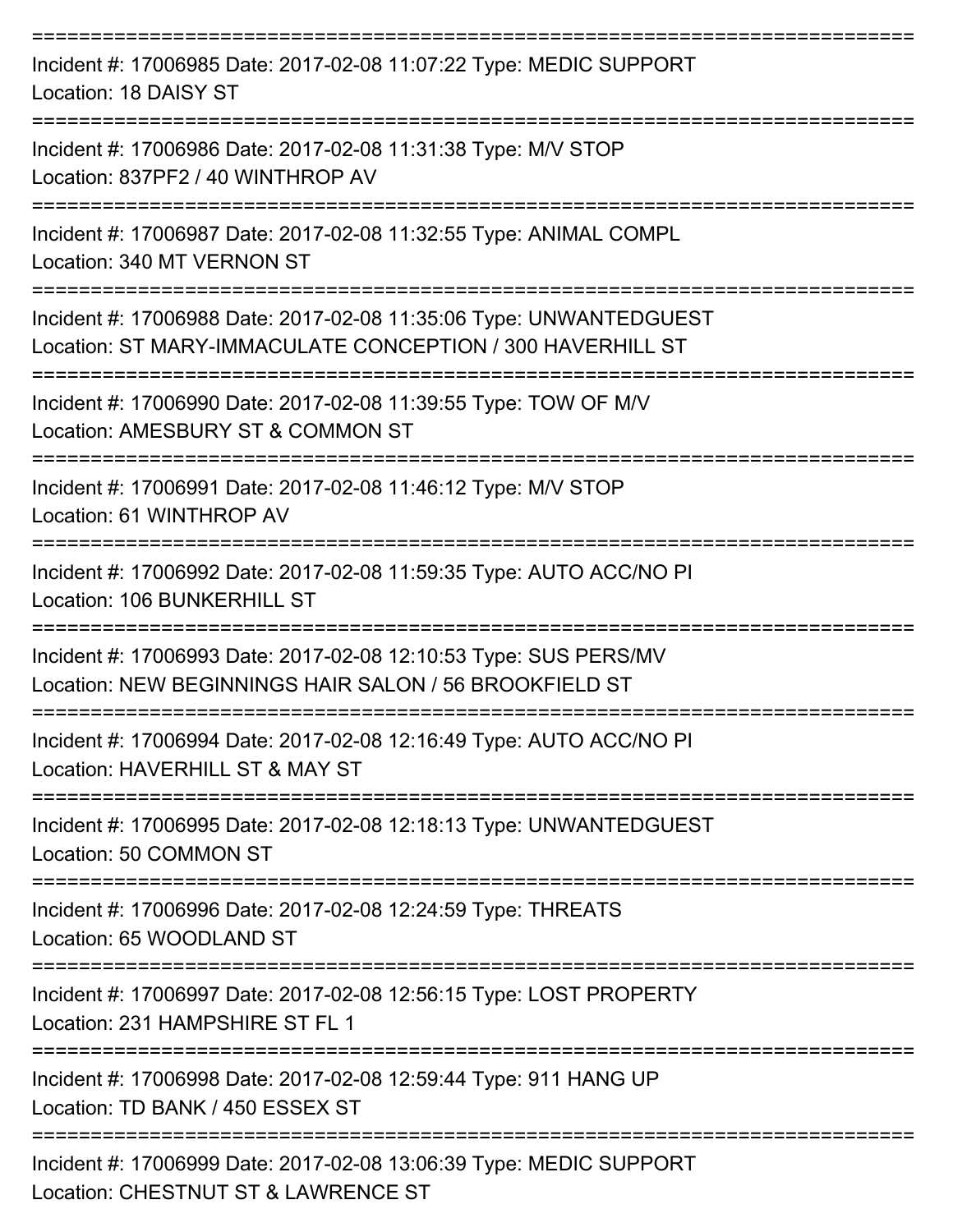| Incident #: 17007000 Date: 2017-02-08 13:18:13 Type: TENANT PROB<br>Location: 89 DORCHESTER ST                                                                     |
|--------------------------------------------------------------------------------------------------------------------------------------------------------------------|
| ===================================<br>Incident #: 17007001 Date: 2017-02-08 13:32:24 Type: SUICIDE ATTEMPT<br>Location: 12 METHUEN ST FL 3<br>:================== |
| Incident #: 17007002 Date: 2017-02-08 13:33:55 Type: ANIMAL COMPL<br>Location: 342 MT VERNON ST                                                                    |
| Incident #: 17007003 Date: 2017-02-08 13:41:50 Type: FIGHT<br>Location: 5 JACKSON CT                                                                               |
| Incident #: 17007004 Date: 2017-02-08 13:42:27 Type: ALARM/BURG<br>Location: APONTE RESD / 218 HIGH ST                                                             |
| Incident #: 17007005 Date: 2017-02-08 13:45:30 Type: CK WELL BEING<br>Location: 42 MT VERNON CIR                                                                   |
| Incident #: 17007006 Date: 2017-02-08 13:51:24 Type: THREATS<br>Location: 15 GROVE ST                                                                              |
| Incident #: 17007007 Date: 2017-02-08 14:18:36 Type: LARCENY/MV/PAST<br>Location: 16B CAMELLA TEOLI WY                                                             |
| Incident #: 17007008 Date: 2017-02-08 14:30:06 Type: WARRANT SERVE<br>Location: 24 MARGIN ST                                                                       |
| Incident #: 17007009 Date: 2017-02-08 14:30:40 Type: MEDIC SUPPORT<br>Location: 10 ROWE ST                                                                         |
| Incident #: 17007010 Date: 2017-02-08 14:39:15 Type: M/V STOP<br>Location: 5 EXETER ST                                                                             |
| Incident #: 17007011 Date: 2017-02-08 14:43:30 Type: TRESPASSING<br>Location: CVS PHARMACY / 266 BROADWAY                                                          |
| Incident #: 17007012 Date: 2017-02-08 14:56:40 Type: INVESTIGATION<br><b>Location: 17 LAWRENCE ST</b>                                                              |
| Incident #: 17007013 Date: 2017-02-08 15:02:27 Type: FRAUD<br>Location: 265 HOWARD ST                                                                              |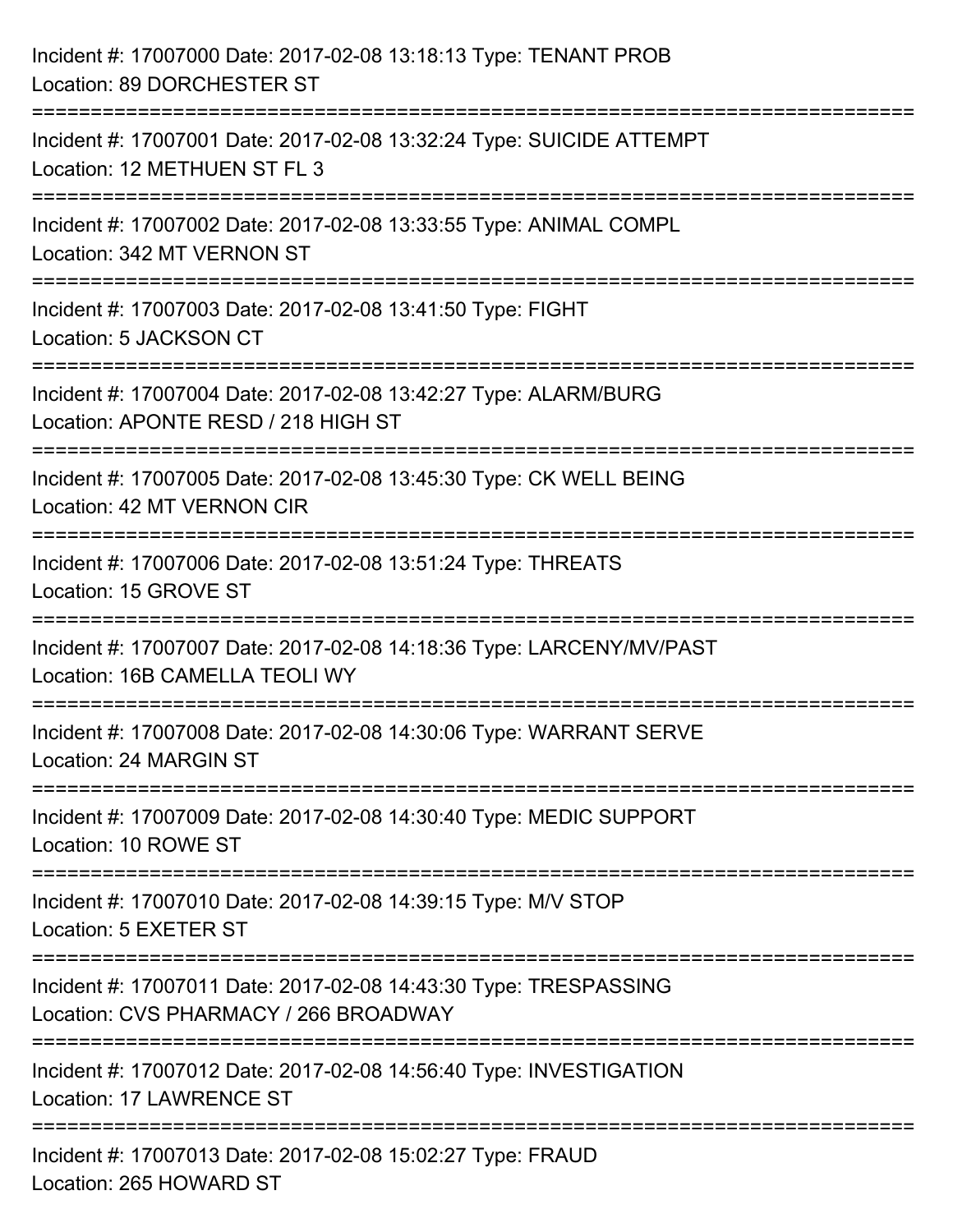| Incident #: 17007014 Date: 2017-02-08 15:05:42 Type: ASSSIT OTHER PD<br>Location: 9 MONMOUTH ST                                                  |
|--------------------------------------------------------------------------------------------------------------------------------------------------|
| ===================================<br>Incident #: 17007016 Date: 2017-02-08 15:09:30 Type: ALARM/BURG<br>Location: DION RESD / 23 CRESTWOOD CIR |
| Incident #: 17007017 Date: 2017-02-08 15:09:50 Type: LOST PROPERTY<br>Location: 129 BAILEY ST #1<br>:=========================                   |
| Incident #: 17007015 Date: 2017-02-08 15:09:50 Type: SUS PERS/MV<br>Location: 205 BROADWAY                                                       |
| Incident #: 17007018 Date: 2017-02-08 15:10:56 Type: M/V STOP<br>Location: ANDOVER ST & PARKER ST<br>==========================                  |
| Incident #: 17007019 Date: 2017-02-08 15:13:36 Type: SUS PERS/MV<br>Location: KID START INC. / 444 CANAL ST<br>:===========================      |
| Incident #: 17007020 Date: 2017-02-08 15:16:28 Type: M/V STOP<br>Location: BOWDOIN ST & S BROADWAY<br>====================                       |
| Incident #: 17007021 Date: 2017-02-08 15:24:03 Type: M/V STOP<br>Location: NEWTON ST & SALEM ST                                                  |
| Incident #: 17007022 Date: 2017-02-08 15:35:13 Type: 209A/SERVE<br>Location: 63 NEWTON ST                                                        |
| Incident #: 17007023 Date: 2017-02-08 15:36:20 Type: 209A/SERVE<br>Location: 90 LOWELL ST                                                        |
| Incident #: 17007024 Date: 2017-02-08 15:45:34 Type: M/V STOP<br>Location: 22 COOLIDGE ST                                                        |
| Incident #: 17007025 Date: 2017-02-08 16:06:51 Type: INVESTIGATION<br>Location: 393 CHESTNUT ST                                                  |
| Incident #: 17007026 Date: 2017-02-08 16:16:30 Type: DOMESTIC/PAST<br>Location: 106 BERNARD AV #1                                                |
| Incident #: 17007027 Date: 2017-02-08 16:19:48 Type: 209A/SERVE<br>Location: 111 BEACON AV                                                       |

===========================================================================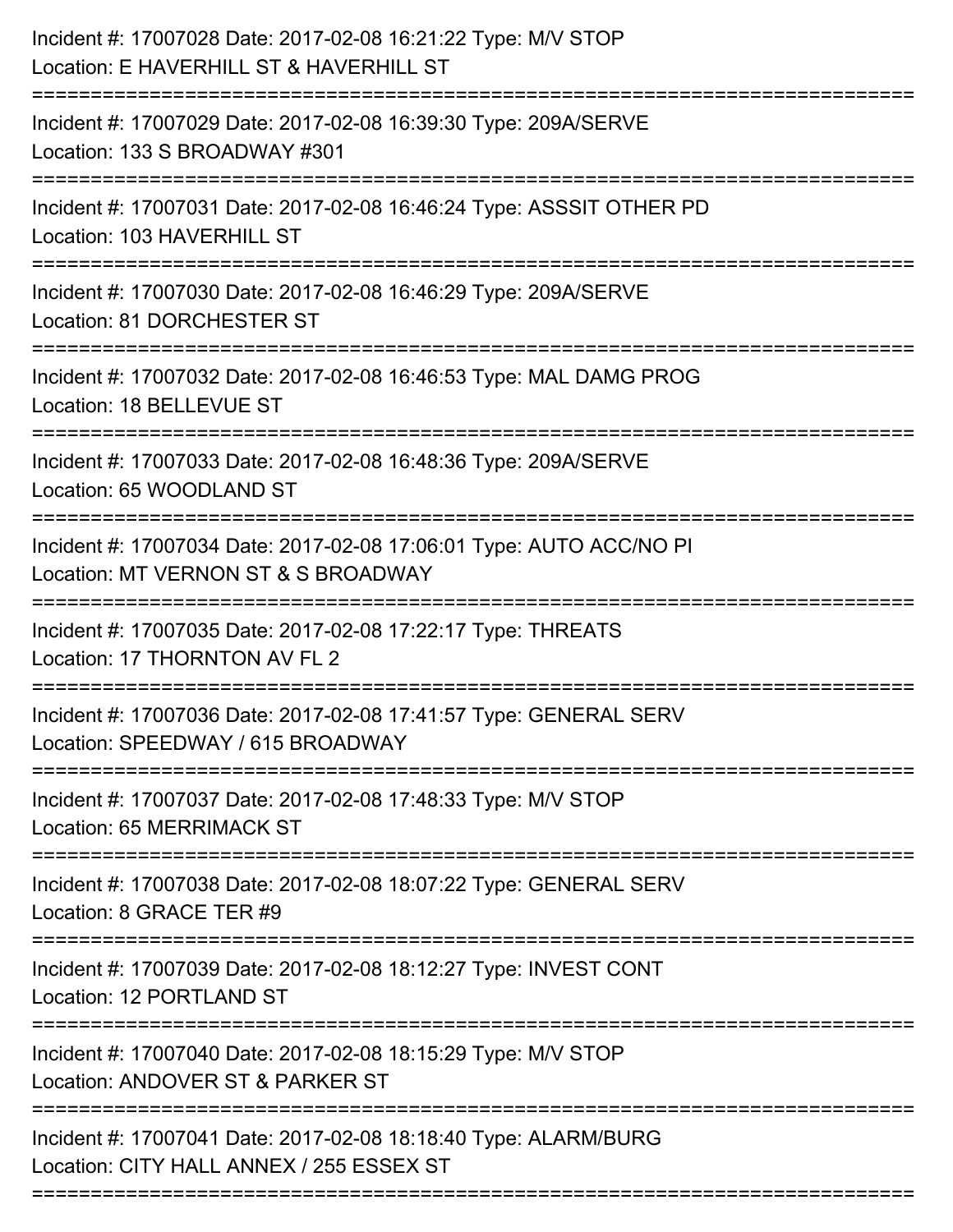Location: 18 HAWLEY ST FL 2

| Incident #: 17007043 Date: 2017-02-08 18:21:36 Type: AUTO ACC/NO PI<br>Location: 303 PROSPECT ST                  |
|-------------------------------------------------------------------------------------------------------------------|
| Incident #: 17007044 Date: 2017-02-08 18:21:56 Type: INVEST CONT<br>Location: 150 ABBOTT ST                       |
| Incident #: 17007045 Date: 2017-02-08 18:29:43 Type: MISSING PERS<br>Location: 91 TRENTON ST FL 2                 |
| Incident #: 17007046 Date: 2017-02-08 19:15:55 Type: GENERAL SERV<br>Location: 34 BERKELEY ST                     |
| Incident #: 17007047 Date: 2017-02-08 19:43:20 Type: ANIMAL COMPL<br>Location: 68 WOODLAND ST FL 2                |
| Incident #: 17007048 Date: 2017-02-08 20:03:11 Type: COURT DOC SERVE<br>Location: 362 ESSEX ST FL 2ND             |
| Incident #: 17007049 Date: 2017-02-08 20:26:24 Type: IDENTITY THEFT<br>Location: 61 THORNDIKE ST #2R              |
| Incident #: 17007050 Date: 2017-02-08 20:36:00 Type: MAN DOWN<br>Location: HALLOWEEN HEADQUARTERS / 13 S BROADWAY |
| Incident #: 17007051 Date: 2017-02-08 20:49:31 Type: MEDIC SUPPORT<br>Location: 329 HIGH ST FL 3                  |
| ==============<br>Incident #: 17007052 Date: 2017-02-08 20:55:19 Type: GENERAL SERV<br>Location: 1 GENERAL ST     |
| Incident #: 17007053 Date: 2017-02-08 21:06:43 Type: M/V STOP<br>Location: E HAVERHILL ST & ELM ST                |
| Incident #: 17007054 Date: 2017-02-08 21:06:46 Type: OFFICER ASSIS<br>Location: 189 FARNHAM ST                    |
| Incident #: 17007055 Date: 2017-02-08 21:12:02 Type: A&B PAST<br>Location: A PLUS SELF STORAGE / 51 S CANAL ST    |
|                                                                                                                   |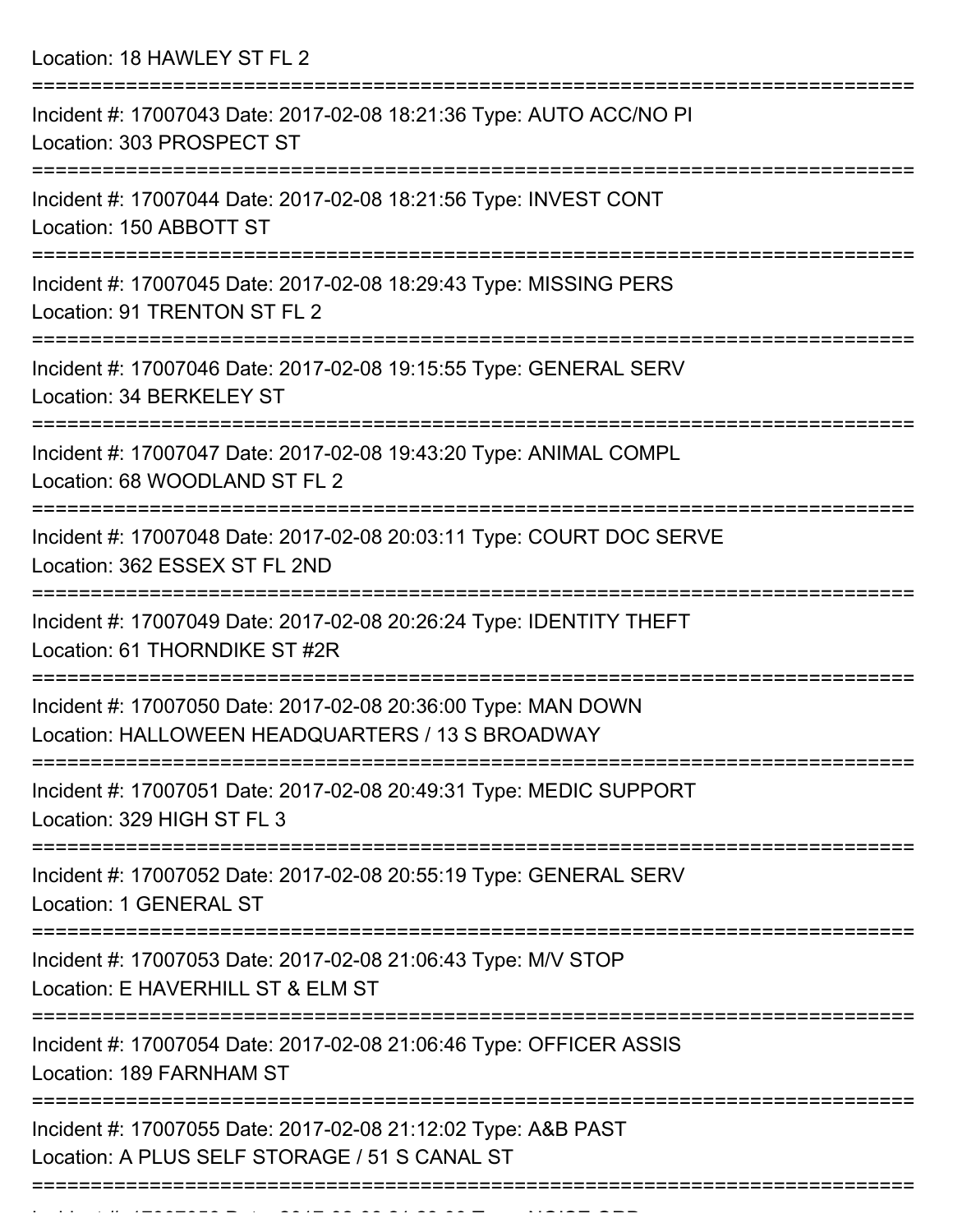Location: 2 HOME ST #RIGHT =========================================================================== Incident #: 17007057 Date: 2017-02-08 21:35:00 Type: UNWANTEDGUEST Location: 31 FULTON ST #2F =========================================================================== Incident #: 17007058 Date: 2017-02-08 21:41:03 Type: SUS PERS/MV Location: BIG N' BEEFY / 415 BROADWAY =========================================================================== Incident #: 17007059 Date: 2017-02-08 21:56:02 Type: M/V STOP Location: CENTRAL BRIDGE / 0 MERRIMACK ST =========================================================================== Incident #: 17007060 Date: 2017-02-08 21:57:52 Type: M/V STOP Location: BROADWAY & LOWELL ST =========================================================================== Incident #: 17007061 Date: 2017-02-08 22:04:02 Type: M/V STOP Location: 32 LAWRENCE ST =========================================================================== Incident #: 17007062 Date: 2017-02-08 22:04:28 Type: MV/BLOCKING Location: 135 WEST ST =========================================================================== Incident #: 17007063 Date: 2017-02-08 22:05:12 Type: NOISE ORD Location: 212 WATER ST FL 2 =========================================================================== Incident #: 17007065 Date: 2017-02-08 22:06:30 Type: DISTURBANCE Location: DUNKIN DONUTS / 226 WINTHROP AV =========================================================================== Incident #: 17007064 Date: 2017-02-08 22:08:05 Type: M/V STOP Location: LAWRENCE ST & LOWELL ST =========================================================================== Incident #: 17007066 Date: 2017-02-08 22:30:16 Type: SUS PERS/MV Location: LINDEN ST & PEARL ST =========================================================================== Incident #: 17007067 Date: 2017-02-08 22:35:06 Type: M/V STOP Location: CENTRAL BRIDGE / 0 MERRIMACK ST =========================================================================== Incident #: 17007068 Date: 2017-02-08 22:40:09 Type: SUICIDE ATTEMPT Location: 133 S BROADWAY =========================================================================== Incident #: 17007069 Date: 2017-02-08 22:50:45 Type: M/V STOP Location: MELVIN ST

=============================